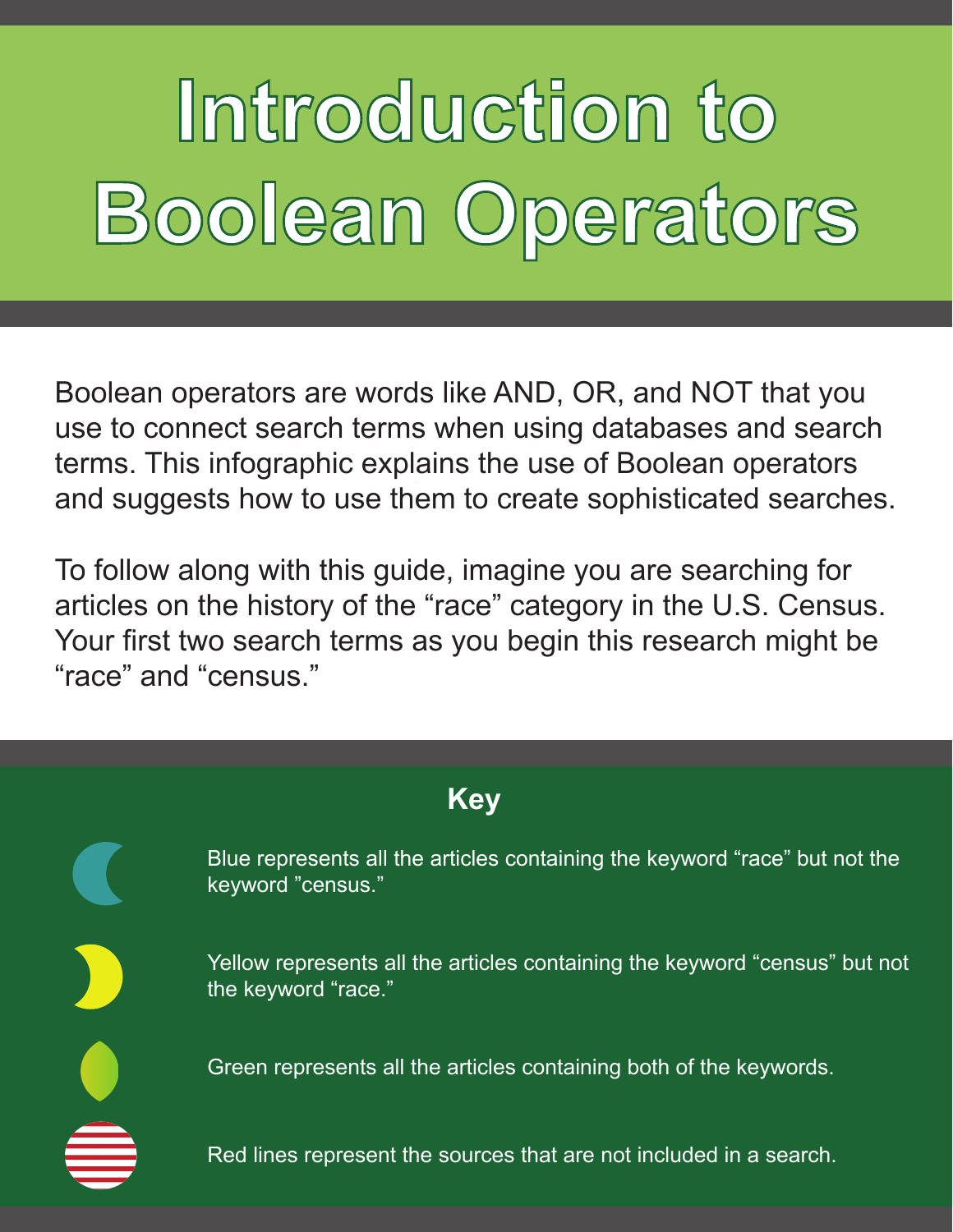### **OR & AND**

### **Race OR Census**

This is the widest possible search using these two terms. It will return all sources that include either or both search terms. You will often use *OR* to connect synonyms or related terms.



#### **Race AND Census**

Though it is counter-intuitive, searches using *AND* are much narrower. This search returns only sources that contain both terms. You will often use *AND* to narrow your search results.

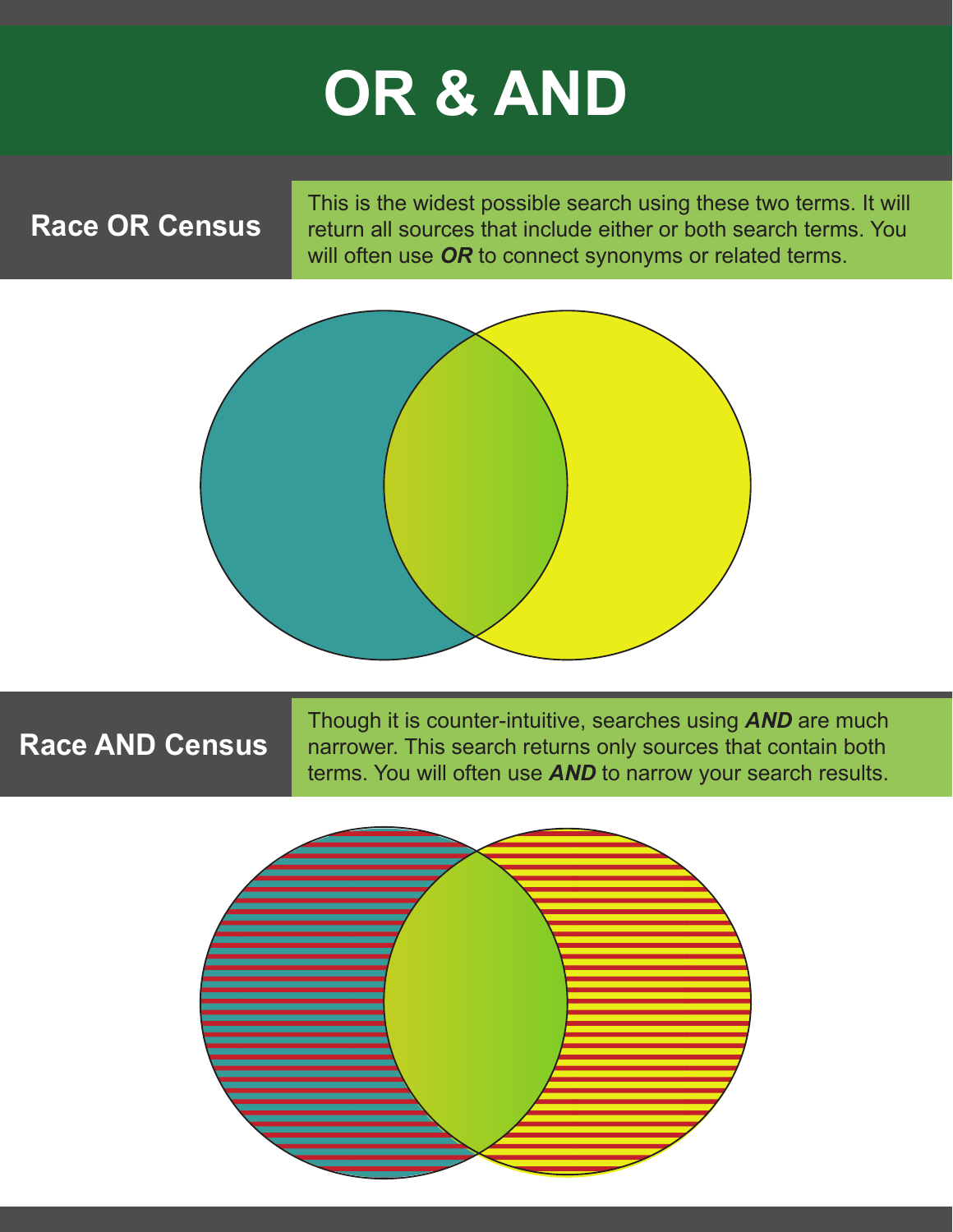### **NOT**

### **Race NOT Census**

The *NOT* operator searches for all occurences of a keyword that do not include another keyword. In this example, it removes the sources including the keyword "census" from the results of a search for sources including the keyword "race."



#### **Census NOT Race**

This search removes the sources including the term "race" from the results of a search for sources including the term "census." Some databases use the the minus sign to mean *NOT*. In such a case, this search would be expressed as "census - race".